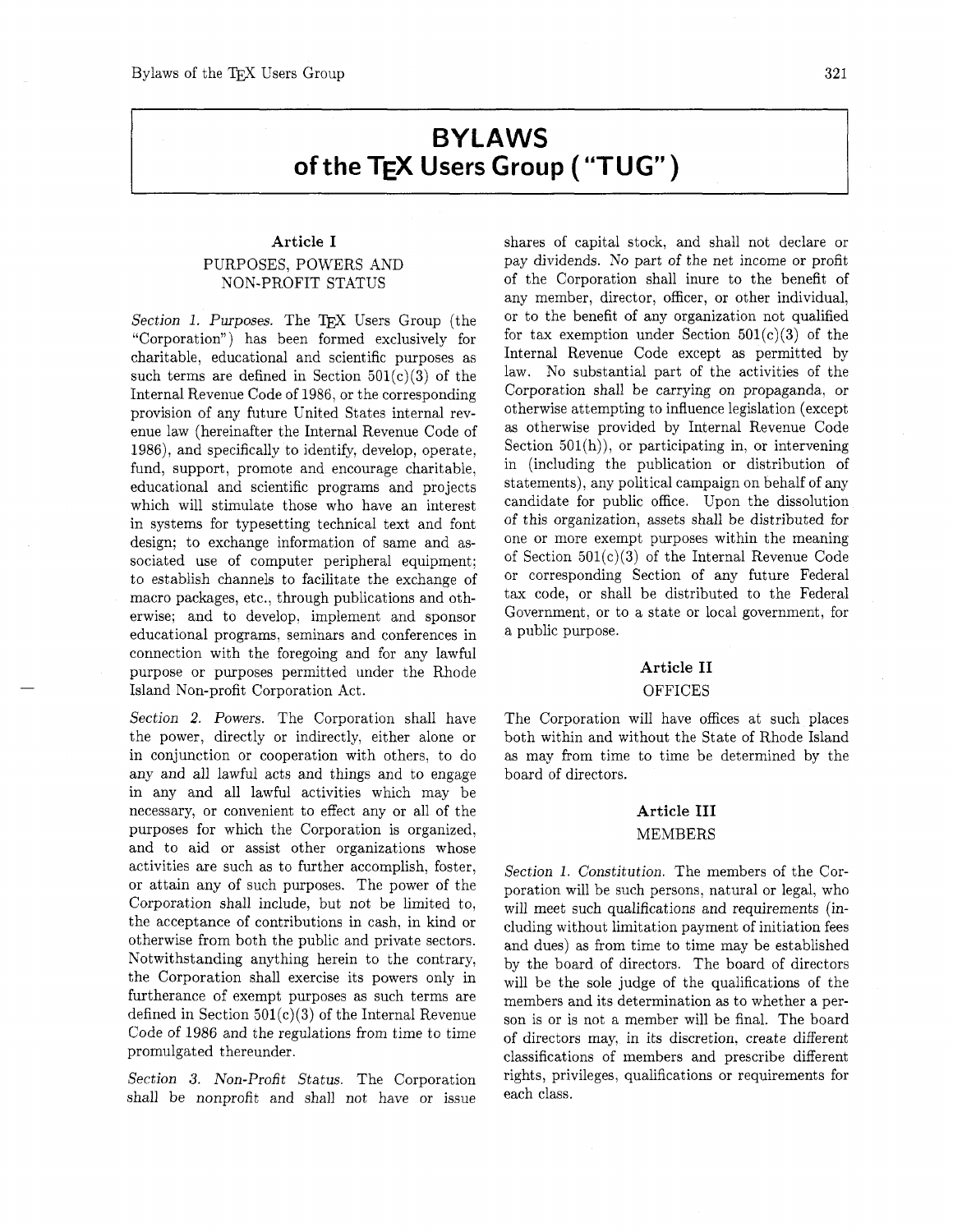Section 2. Place of Meetings. All annual meetings of the members and all special meetings of the members called by the president or the board of directors will be held at such place, either within or without the State of Rhode Island, as will be stated in the notice of meeting.

Section **3.** Annual Meetings. Meetings of the members will be held in conjunction with TUG conferences. Such conferences will normally be held annually; otherwise, an annual meeting of the members will be held on the first Monday of August in each year if not a legal holiday in the place where it is to be held, and. if a legal holiday, then on the next day following which is not a legal holiday, beginning at 10:OO a.m. or at any other time designated in the notice of the meeting. At each annual meeting. the members will transact such business as may properly come before the meeting. In the event of the failure to hold said annual meeting at any time or for any cause. any and all business which might have been transacted at such meeting may be transacted at the next succeeding meeting. whether special or annual.

Section 4. Special Meetings. A special meeting of the members, for any purpose or purposes, may be called by the President or by the Board of Directors. Any such call will state the purpose or purposes of the proposed meeting.

Section *5.* Notice of Meetings. Written notice of each annual or special meeting stating the place, day and hour of the meeting (and the purpose or purposes of any special meeting) will be given by or at the direction of the president, the secretary or the person or persons calling the meeting to each member entitled to vote at such meeting not less than ten nor more than sixty days before the meeting. Business transacted at any special meeting of members will be limited to the purposes stated in the notice of the meeting or any written waiver thereof.

Section 6. Quorum. Fifty (50) members present in person, will constitute a quorum at all meetings of the members. If, however, such quorum will not be present at any such meeting, the members entitled to vote thereat will have power to adjourn the meeting from time to time, without notice other than announcement at the meeting, until a quorum will be present. At such adjourned meeting at which a quorum will be present any business may be transacted which might have been transacted at the meeting as originally called. If adjournment is for more than thirty days, a notice of the adjourned meeting will be given to each member entitled to vote at the meeting. When a quorum is present at any meeting, the vote of the holders of a majority of the votes entitled to be cast and present in person will decide any question brought before such meeting, unless the vote of a greater number is required by law. A voice vote will normally be considered sufficient for business actions. A show of hands may be requested when the outcome is in doubt.

Section 7. Access to Documents. Nothing in these bylaws shall be construed to limit the access of TUG members to TUG documents. Members requesting copies of any TUG document may be charged a reasonable copying fee and members requesting publications or mailing lists presented to the public for sale may be charged the same fee as the general public. Members requesting copies of documents to be used in performance of TUG related duties may request that the copying fee be waived. TUG documents include, but are not limited to: contracts, Board minutes, Executive Committee minutes, Finance Committee minutes, office procedure manuals, IRS filings, and written communications from or to the TUG office. This section does not authorize the release of any information that federal or state law protects from disclosure.

## **Article** IV DIRECTORS

Section 1. Powers. The affairs of the Corporation will be managed by the Board of Directors.

Section 2. Number. The number of directors will be not more than thirty. Under very special circumstances, particularly deserving individuals may be designated as permanent honorary members of the Board, without vote, and without being included in the number of members specified in this section.

Section **3.** Composition. The Board of Directors will consist of the TUG President, Elected Board Members, Honorary Members, and Non-elected Vice Presidents. Prior to the first election of Elected Board Members, the Board of Directors will consist of the Finance Committee, Site Coordinators, Wizards and other active members nominated by the Board of Directors.

Section 4. Honorary Members. The Grand Wizard, Donald E. Knuth, the Wizard of Fonts, Hermann Zapf, and the Founding Executive Director,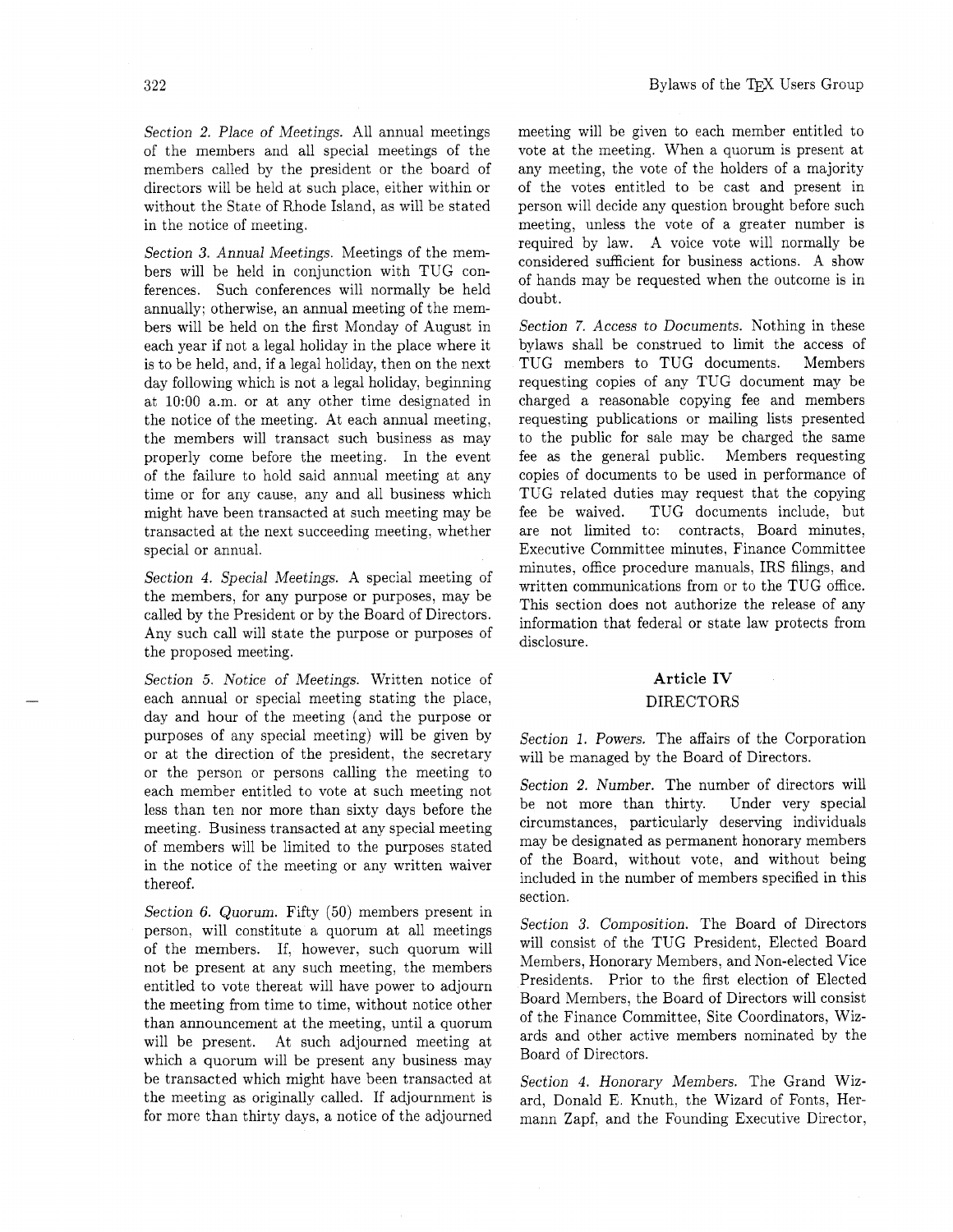honorary members of the Board. directors, twenty-five (25%) percent of the number

member may have their name placed in nomination of incorporation. for election to the board by submitting a petition, signed by two (2) other members, to the TUG Office at least thirty (30) days prior to the election. In addition, any member may be nominated for the board during the annual business meeting. Members nominated at the annual business meeting shall have seven (7) days to notify the TUG Office that they accept the nomination in writing. Election of the directors shall be by written mail ballot of the entire membership. Each director will hold office for a term of two *(2)* years. Directors may be re-elected for successive terms. Directors need not be members of the Corporation or residents of the State of Rhode Island.

Section 7. Meetings. The board of directors may hold meetings, both regular and special, either within or without the State of Rhode Island. The first meeting of each newly elected board of directors will be held at such time and place as will be specified in a notice delivered as hereinafter provided for special meetings of the board of directors, or as will be specified in a written waiver signed by all of the directors. Regular meetings of the board of directors may be held without notice at such time and at such place as will from time to time<br>be determined by the board of directors. Special directors may, by resolution adopted by a majority<br>meetings of the board of directors may be called by<br>the president on two manner and on like notice on the written request<br>of two directors. Meetings of the directors may be<br>held by means of a telephone conference circuit and<br>held by means of a telephone conference circuit and<br>any meeting of the

Section 8. Vacancies. Any vacancy occurring on the board of directors may be filled by the President. A director appointed to fill a vacancy will be appointed for the unexpired term of his or her predecessor in office. Any place on the board to be filled by reason of an increase in the number of directors may be filled by the President for a term of office continuing only until the next appointment of directors.

Raymond Goucher, are designated as permanent Section 9. Quorum. At all meetings of the board of Section 5. Non-elected Vice Presidents. The leaders<br>of directors fixed pursuant to Section 2 of this<br>of other TEX user groups may be appointed to the<br>Board with the title of vice president. An increase<br>in the number of mem Section 6. Nominations, Election and Term. Any Island non-profit corporation act or by the articles

> Section 10. Directors' Consent Vote. Any action required or permitted to be taken at a meeting of the board of directors or of any committee thereof may be taken without a meeting by instead taking a vote by mail, according to the following procedure. Any board member may submit a motion in writing. Any other board member may second the motion. Amendments to the motion are allowed, but not amendments to amendments. From the point that the motion on the floor has been seconded, there shall be a two-week period of discussion regarding the motion. After the discussion period, there shall be an active voting period of two weeks. after which voting shall be terminated. The votes shall then be tallied, counting the number of yeas, nays, and abstentions. The total number of votes cast must be at least 50% of total members permitted to vote, otherwise the motion fails. When the 50% requirement is met, a motion shall pass when twothirds of votes cast are in the affirmative. Members may use standard mail, electronic mail, or facsimile to cast a written vote. Upon approval of the motion, the entire board or committee shall be notified by standard mail of the results of the vote.

connection to such circuit will constitute presence<br>at such meeting.<br>tion act or these bylaws, any such committee, to the extent provided in the resolution, will have and may exercise all the authority of the board of directors; provided, however, that in the absence or disqualification of any member of such committee or committees, the member or members thereof present at any meeting and not disqualified from voting, whether or not he or she or they constitute a quorum, may unanimously appoint another member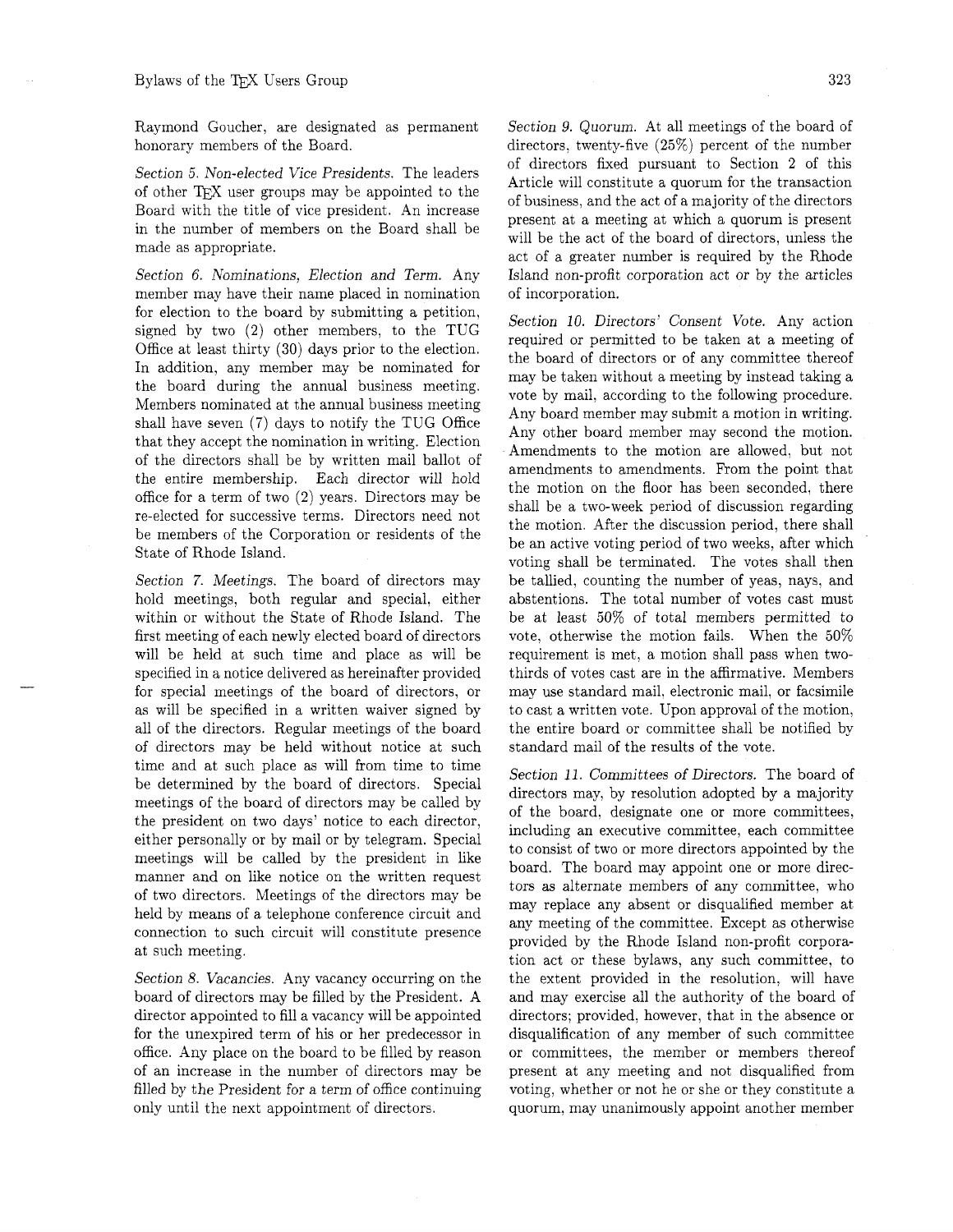of the board of directors to act at the meeting in the place of any such absent or disqualified member. Such committee or committees will have such name or names as may be determined from time to time by resolution adopted by the board of directors. Each committee will keep regular minutes of its proceedings and report the same to the board of directors when required.

# **ARTICLE V**

## COMMITTEES

Section 1. Executive Committee. There will be established an Executive Committee which will consist of the President, plus three other board members. It will be the responsibility of the Executive Committee to adopt interim procedures and policies when necessary on behalf of the Corporation, subject to the ultimate approval of the Board of Directors.

Section 2. Technical Council. There will be established a Technical Council which will consist of Site Coordinators, Wizards and other active *QX*  contributors. The initial members will be appointed by the Board of Directors. After the initial appointment of Council members by the Board, the Technical Council shall determine its own composition and operating procedures. The purposes and goals of the Technical Council shall be determined by the Technical Council; however, the purposes and goals shall be consistent with the purposes, powers, and non-profit status of the TFX Users Group. The Grand Wizard and the Wizard of Fonts shall be permanent honorary members of the Technical Council. The Technical Council shall designate a representative to attend meetings of the TUG board in an advisory capacity.

Section **3.** Planning Committee. There will be established a Planning Committee responsible for establishing, with approval by the Board, TUG'S strategic goals for recommending to the Board a three- (or more) year strategic plan to implement these goals. Members of the Planning Committee will be appointed by the President with the approval of the Board.

Section 4. Nominating Committee. Prior to the annual meeting, a Nominating Committee will be appointed by the Board for the purpose of suggesting candidates to fill those offices. This committee shall nominate at least one member to fill each office up for election.

Section *5.* Ad Hoc Committees. The Board of Directors may from time to time, by resolution adopted by a majority of the Board, appoint one or more Ad Hoc Committees to perform such functions as may be designated in said resolution.

# **Article VI**

#### NOTICES

Section 1. How Delivered. Whenever under the provisions of the Rhode Island non-profit corporation act or of the articles of incorporation or of these bylaws written notice is required to be given to any person, such notice may be given by mail, addressed to such person at his or her address as it appears in the records of the Corporation, with postage thereon prepaid, and such notice will be deemed to be delivered. if mailed, at the time when the same will be deposited in the United States mail. Notice may also be given by telegram or personally to any director.

Section 2. Waivers of Notice. Whenever any notice is required to be given under the provisions of the Rhode Island non-profit corporation act or the articles of incorporation or these bylaws, a waiver thereof in writing, signed by the person or persons entitled to such notice, whether before or after the time stated therein, will be deemed equivalent to the giving of such notice. Attendance of a person at a meeting will constitute a waiver of notice of such meeting. except when the person attends a meeting for the express purpose of objecting to the transaction of any business because the meeting is not lawfully called or convened.

Section **3.** Specification of Business. Neither the business to be transacted at, nor the purpose of, any meeting of the members of the Corporation or of a committee of the board of directors of the Corporation need be specified in any written waiver of notice except as otherwise herein expressly provided.

## **Article VII**  OFFICERS

Section 1. Number. The officers of the Corporation will be a president, a vice president, a secretary, and a treasurer. The board of directors may from time to time elect or appoint such other officers including more vice presidents and assistant officers, as it may deem necessary. Any two or more offices may be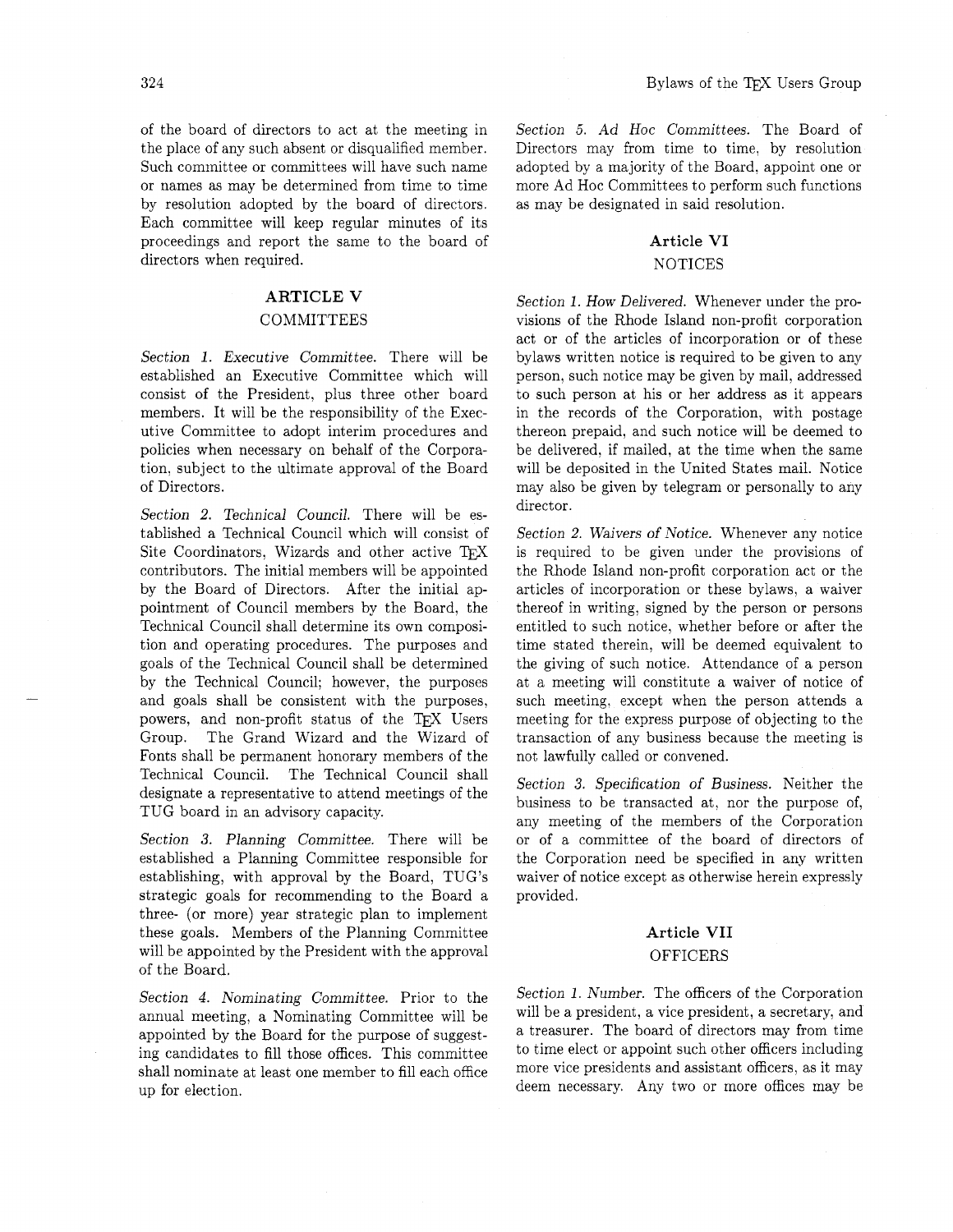offices of president and secretary. be assigned to him by the President or Board of

Section 2. Eligibility for Nomination. Any member<br>may be nominated for TUG President, and any Section 10. Vacancies. When an office becomes may be nominated for TUG President, and any board member may be nominated for the other vacant for any reason, the President will appoint a board offices. member to serve out the remainder of that term.

Section **3.** Nomination Procedure. Any member may have their name placed in nomination for election to the office of TUG President by submitting a petition, signed by two **(2)** other members, to the TUG Office at least thirty **(30)** days prior to the election. In addition, any member may be nominated for the office of TUG President during the annual business meeting. Members nominated at the annual business meeting shall have seven (7) days to notify the TUG Office in writing that they accept the nomination.

Section 4. Election and Term. During the 1991 annual meeting. officers will be selected by the Board of Directors. Thereafter, the president will be elected by the general membership in accordance with the election procedures.

All Officers shall be selected for a term not to exceed two years. Officers other than the President shall be appointed by the Board of Directors. Any officer may be removed by the Board of Directors whenever. in its judgment, the best interests of the Corporation will be served thereby.

Section *5.* Election Procedures. All elections will be conducted in accordance with election procedures approved by the Board of Directors. The election of the president shall be by written mail ballot of the entire membership. The candidate receiving the most votes will be elected.

Section 6. President. The President will preside at meetings of the General Membership, the Board of Directors and the Executive Committee.

Section **7.** Vice President. The Vice President will serve in the absence of the President and will undertake other administrative duties as designated by the President.

Section 8. Secretary. The Secretary will maintain the records of the Corporation and see that all notices are duly given in accordance with the provisions of these Bylaws or as required by law. The Secretary will also conduct Corporate correspondence.

Section 9. Treasurer. The Treasurer will serve as chief financial officer and in general, will perform all of the duties incident to the office of Treasurer

held by the same person with the exception of the and such other duties as from time to time may

When the office of the President becomes vacant, the Vice President will become President for the remainder of the President's term and will then, as President, appoint a member to serve as Vice President.

Section *11.* Signing of Instruments. All checks, drafts, orders, notes and other obligations of the Corporation for the payment of money, deeds, mortgages, leases, contracts, bonds and other corporate instruments may be signed by such officer or officers of the Corporation or by such other person or persons as may from time to time be designated by general or special vote of the board of directors.

Section *12.* Voting of Securities. Except as the board of directors may generally or in particular cases otherwise specify, the president or the treasurer may on behalf of the Corporation vote or take any other action with respect to shares of stock or beneficial interest of any other corporation, or of any association, trust or firm. of which any securities are held by the Corporation, and may appoint any person or persons to act as proxy or attorneyin-fact for the Corporation, with or without power of substitution, at any meeting thereof.

#### **Article VIII**

#### EXECUTIVE DIRECTOR

Section *1.* Duties. The Board of Directors shall select and employ an Executive Director who shall be responsible for the general administration of the Corporation's activities.

Section 2. Immediate Supervision. The Executive Director shall work under the immediate direction of the Executive Committee. The Executive Director shall attend meetings of the Executive Committee, the Finance Committee, and the Board of Directors, but shall not be a member of any of these bodies. The presiding officer of any of these meetings may request the absence of the Executive Director.

#### **Article IX**

#### SEAL

The corporate seal will have inscribed upon it the name of the Corporation and such other appropriate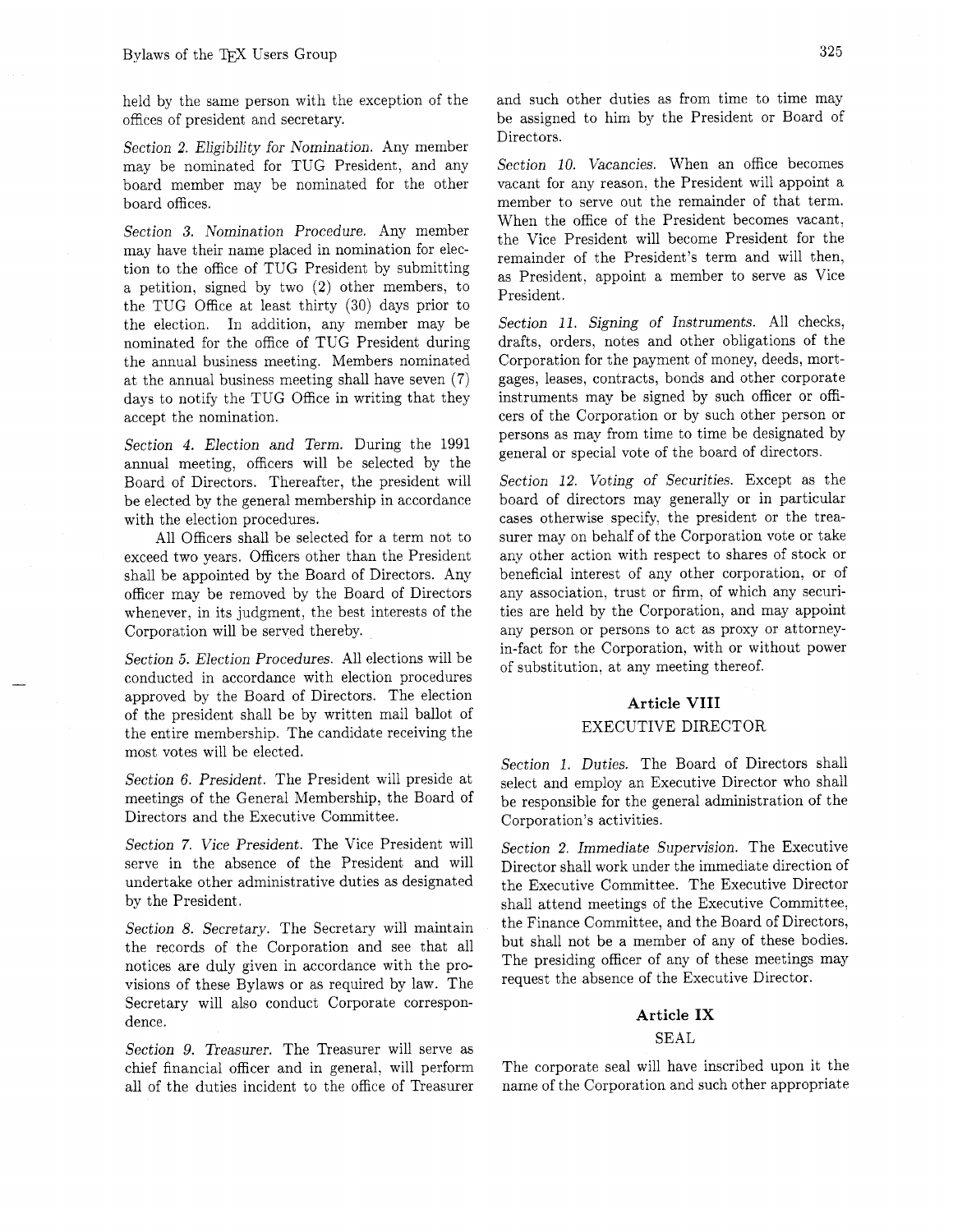language as may be prescribed by the Rhode Island non-profit corporation act or from time to time by the board of directors.

#### **Article X**

#### FISCAL YEAR

The fiscal year of the Corporation will be determined by the board of directors and in the absence of such determination will be the calendar year.

#### **Article XI**

#### INDEMNIFICATION

Section 1. Agreement of Corporation. In order to induce the directors and officers of the Corporation to serve as such. the Corporation adopts this Article and agrees to provide the directors and officers of the Corporation with the benefits contemplated hereby.

Section 2. Acceptance of Director or Officer. This Article will apply, and the benefits hereof will be available, to each director and officer of the Corporation who executes and delivers to the Secretary of the Corporation a written statement to the effect that the director or officer accepts the provisions of this Article and agrees to abide by the terms contained herein.

Section **3.** Definitions. As used herein. the following terms will have the following respective meanings:

"Covered Act" means any act or omission by the Indemnified Person in the Indemnified Person's official capacity with the Corporation and while serving as such or while serving at the request of the Corporation as a member of the governing body. officer, employee or agent of another corporation. partnership. joint venture, trust or other enterprise.

"Excluded Claim" has the meaning set forth in Paragraph 6, hereof.

"Expenses" means any reasonable expenses incurred by the Indemnified Person in connection with the defense of any claim made against the Indemnified Person for Covered Acts including, without being limited to. legal, accounting or investigative fees and expenses (including the expense of bonds necessary to pursue an appeal of an adverse judgment).

"Indemnified Person" means any director or officer of the Corporation who accepts election or appointment as a director or officer and agrees to Section 7. Notice to Corporation; Insurance. serve as such in the manner provided in Paragraph Promptly after receipt by the Indemnified Per-2 hereof. son of notice of the commencement of or the threat

"Loss" means any amount which the Indemnified Person is legally obligated to pay as a result of any claim made against the Indemnified Person for Covered Acts including, without being limited to. judgments for, and awards of, damages, amounts paid in settlement of any claim, any fine or penalty or; with respect to an employee benefit plan, any excise tax or penalty.

"Proceeding" means any threatened, pending or completed action, suit or proceeding, whether civil, criminal, administrative or investigative.

Section 4. Indemnification. Subject to the exclusions here inafter set forth, the Corporation will indemnify the Indemnified Person against and hold the Indemnified Person harmless from any Loss or Expenses.

Section *5.* Advance Payment of Expenses. The Corporation will pay the Expenses of the Indemnified Person in advance of the final disposition of any Proceeding except to the extent that the defense of a claim against the Indemnified Person is undertaken pursuant to any directors' and officers' liability insurance (or equivalent insurance known by another term) maintained by the Corporation. The advance payment of Expenses will be subject to the Indemnified Person's first agreeing in writing with the Corporation to repay the sums paid by it hereunder if it is thereafter determined that the Proceeding involved an Excluded Claim or that the Indemnified Person was otherwise not entitled to indemnity under these Bylaws.

Section 6. Exclusions. The Corporation will not be liable to pay any Loss or Expenses (an "Excluded. Claim" ):

(a) With respect to a Proceeding in which a final non-appealable judgment or other adjudication by a court of competent jurisdiction determines that the Indemnified Person is liable to the Corporation (as distinguished from being liable to a third party) for: (i) any breach of the Indemnified Person's duty of loyalty to the Corporation or its members; (ii) acts or omissions not in good faith or which involve intentional misconduct or knowing violation of law; or (iii) any transaction from which the Indemnified Person derived an improper personal benefit; or

(b) If a final, non-appealable judgment or other adjudication by a court of competent jurisdiction determines that such payment is unlawful.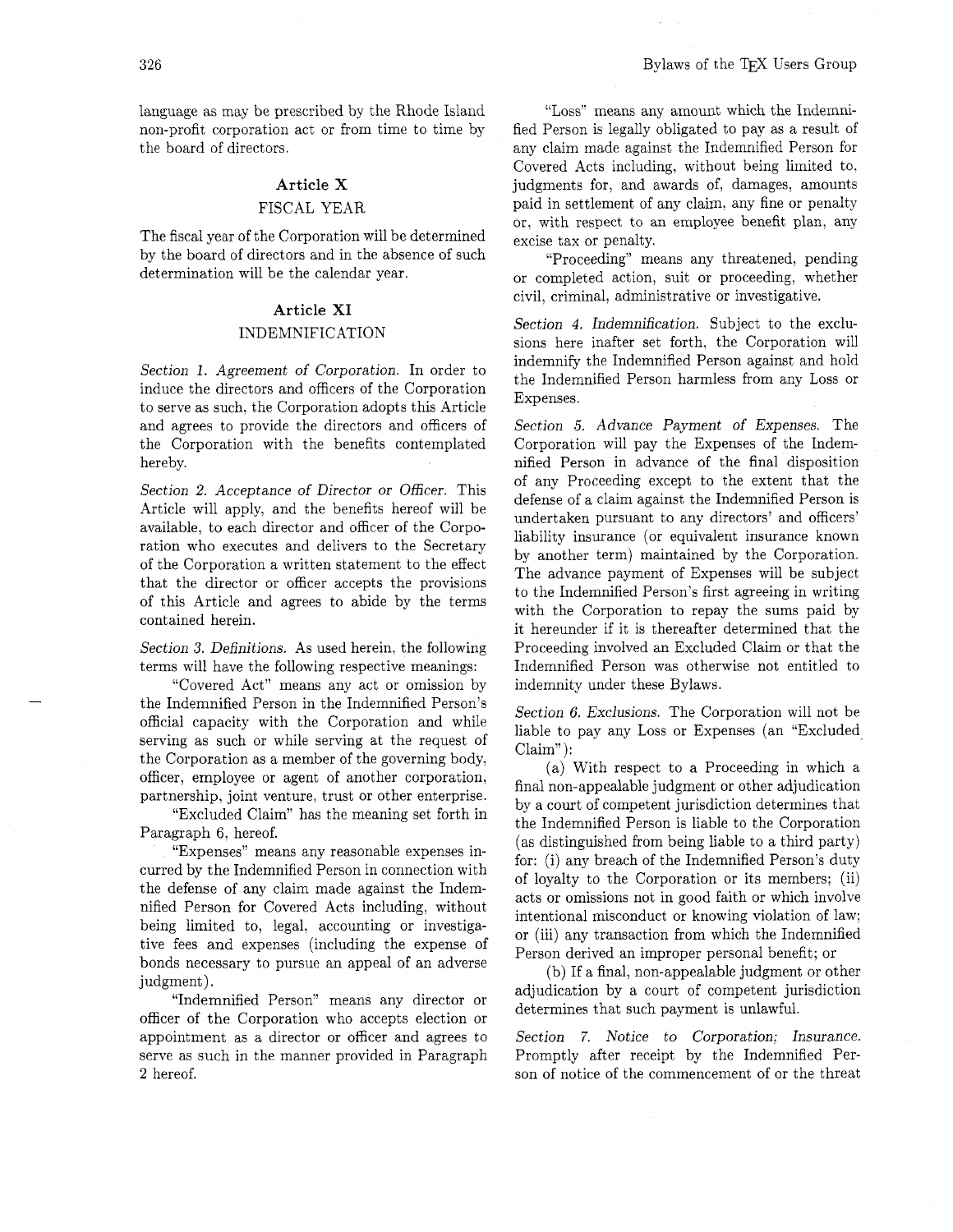of commencement of any Proceeding, the Indemnified Person will, if indemnification with respect thereto may be sought from the Corporation under these Bylaws, notify the Corporation of the commencement thereof. Failure to promptly notify the Corporation will not adversely affect the Indemnified Person's right to indemnification hereunder unless and only to the extent that the Corporation is materially prejudiced in its ability to defend against the Proceeding by reason of such failure. If, at the time of the receipt of such notice, the Corporation has any directors' and officers' liability insurance in effect, the Corporation will give prompt notice of the commencement of such Proceeding to the insurer in accordance with the procedures set forth in the policy or policies in favor of the Indemnified Person. The Corporation will thereafter take all the necessary or desirable action to cause such insurer to pay, on behalf of the Indemnified Person, all Loss and Expenses payable as a result of such Proceeding in accordance with the terms of such policies.

Section 8. Indemnification Procedures. (a) Payments on account of the Corporation's indemnity against Loss will be made by the Treasurer of the Corporation except if. in the specific case. a determination is made that the indemnification of the Indemnified Person is not proper in the circumstances because such Loss results from a claim which is an Excluded Claim. If the Corporation so determines that the Loss results from an Excluded Claim (although no such determination is required by the Corporation hereunder prior to payment of a Loss by the Treasurer), the determination shall be made:

(i) By the Board of Directors by a majority vote of a quorum consisting of directors not at the time parties to the Proceeding; or

(ii) If a quorum cannot be obtained for purposes of clause (i) of this subparagraph (a). then by a majority vote of a committee of the Board of Directors duly designated to act in the matter by a majority vote of the full Board (in which designation directors who are parties to the Proceeding may participate) consisting solely of three or more directors not at the time parties to the Proceeding; or

(iii) By independent legal counsel designated: (A) by the Board of Directors in the manner described in clause (i) of this subparagraph (a), or by a committee of the Board of Directors established in the manner described in clause (ii) of this subparagraph (a), or (B) if the requisite quorum of the full Board cannot be obtained therefor and a

committee cannot be so established, by a majority vote of the full Board (in which designation directors who are parties to the Proceeding may participate). If made, any such determination permitted to be made by this subparagraph (a) will be made within 60 days of the Indemnified Person's written request for payment of a Loss.

(b) Payment of an Indemnified Person's Expenses in advance of the final disposition of any Proceeding will be made by the Treasurer of the Corporation except if, in the specific case, a determination is made pursuant to Paragraph  $8(a)$ above that indemnification of the Indemnified Person is not proper in the circumstances because the Proceeding involved an Excluded Claim.

(c) The Corporation will have the power to purchase and maintain insurance on behalf of any Indemnified Person against liability asserted against him or her with respect to any Covered Act, whether or not the Corporation would have the power to indemnify such Indemnified Person against such liability under the provisions of this Article. The Corporation will be subrogated to the rights of such Indemnified Person to the extent that the Corporation has made any payments to such Indemnified Person in respect to any Loss or Expense as provided herein.

Section 9. Settlement. The Corporation will have no obligation to indemnify the Indemnified Person under this Article for any amounts paid in settlement of any Proceeding effected without the Corporation's prior written consent. The Corporation will not unreasonably withhold or delay its consent to any proposed settlement. If the Corporation so consents to the settlement of any Proceeding, or unreasonably withholds or delays such consent, it will be conclusively and irrebuttably presumed for all purposes that the Loss or Expense does not constitute an Excluded Claim. If the Corporation reasonably withholds its consent solely on the ground that the Proceeding constitutes an Excluded Claim, the Indemnified Person may accept the settlement without the consent of the Corporation, without prejudice to the Indemnified Person's rights to indemnification in the event the Corporation does not ultimately prevail on the issue of whether the Proceeding constitutes an Excluded Claim.

Section 10. Rights Not Exclusive. The rights provided hereunder will not be deemed exclusive of any other rights to which the Indemnified Person may be entitled under any agreement, vote of disinterested